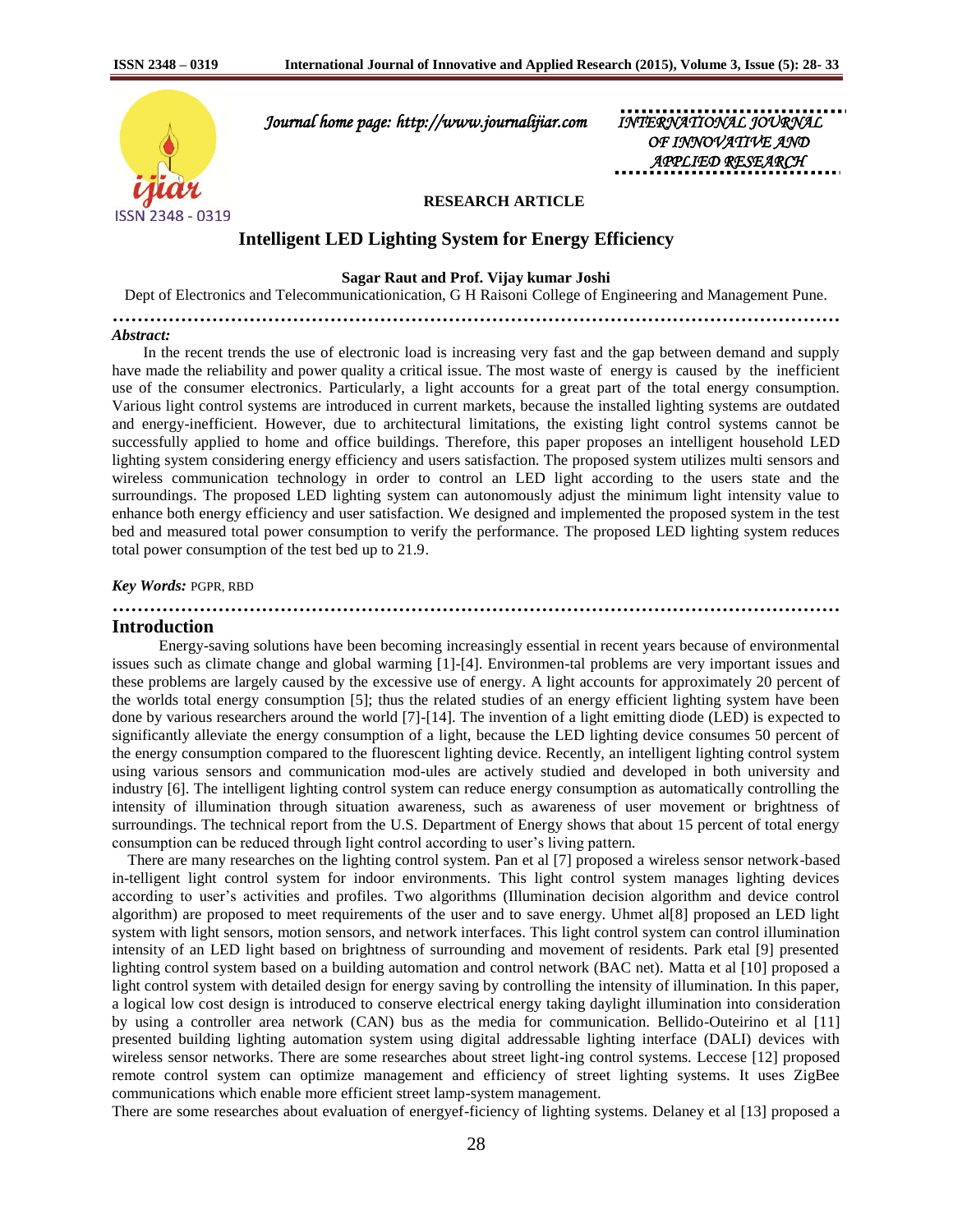wireless sensor network as a evaluation tool that can help in analyzing and evaluating the energy-efficiency of an existing lighting control system in a low-cost. Denardin et al [14] presented an intelligent street light controlling and monitoring system based on a wireless data network. This system add communication capabilities to the existing street light-ing systems through the integration of a ZigBee compatible transceiver in order to turn each street lighting system in to a node of a large wirelessnetwork.32-bit ARM processor is the contemporary general purpose microprocessor in the embedded market used in industrial level applications. GSM, as we know, is the most widely used mobile Technology. Using a simple Subscriber Identity Module (SIM), it has taken the world of mobile communication to new heights. It is based on a simple architecture. Even with the introduction of new technologies like CDMA, GSM has stood its strength due to its efficiency and simplicity. Atomized irrigation is an interesting application. Primarily for Real time atomization of agricultural environment for social modernization of Indian agricultural system.

The lighting control system for energy savings in current markets can support on-off and dimming control as managing lighting devices after detecting an object or intensity of illumi-nation, or controlling with time setting. Furthermore, although most existing systems have variable control parameters, it is difficult for users to modify these parameters, so that it is not appropriate to be applied in various places. In addition, although the lighting control system using central management server or sensor networks was studied recently, it was not commercialized or industrialized, and even the commercialized products were excessively concentrated to the central manage-ment server.

# **II. SYSTEM DESIGN MODEL**

This paper proposes an intelligent household LED lighting system considering energy efficiency and user satisfaction. The proposed system utilizes multi sensors and wireless communi-cation technology in order to control an LED light according to the users state and the surroundings. The proposed LED lighting system can autonomously adjust the minimum light intensity value to enhance both energy efficiency and user satisfaction. A. Hardware Section

The prototype and hardware block diagram of the proposed system. The main processor part uses 32 bitmicroprocessor. This part plays a role in situation analysis, event processing, and learning. This part optimizes the control and state variables to adapt itself to the various environments. The sensor part is composed of various sensors. To provide energy saving services mentioned above, two kinds of sensors, that is a motion detection sensor and illumination sensor are needed basically. A ZigBee (250 kbps/2.4 GHz) module is used for communication with other LED lighting system and networked devices. LED driver part consists of current controller modules for driving LEDs. There are two ports that are controllable and are able to control for 255levels of brightness. The power part is composed of a power regulator and SMPS.

The proposed system basically controls illumination inten-sity of a lighting device according to user movement and brightness of surroundings. That is, when the maximum value of illumination intensity of a lighting device is Lmax and the minimum value is Lmin, the illumination intensity becomes Lmax, if user movement is detected and becomes Lmin, if user movement is not detected for certain period time. There are many people in a home and office building; thus, user satisfaction is an important factor in the light evaluation. In these places, Lminis set according to the proposed minimum light intensity control algorithm. Generally, Lmin is set to the high value in these places.



Fig. 1. Overview of the proposed system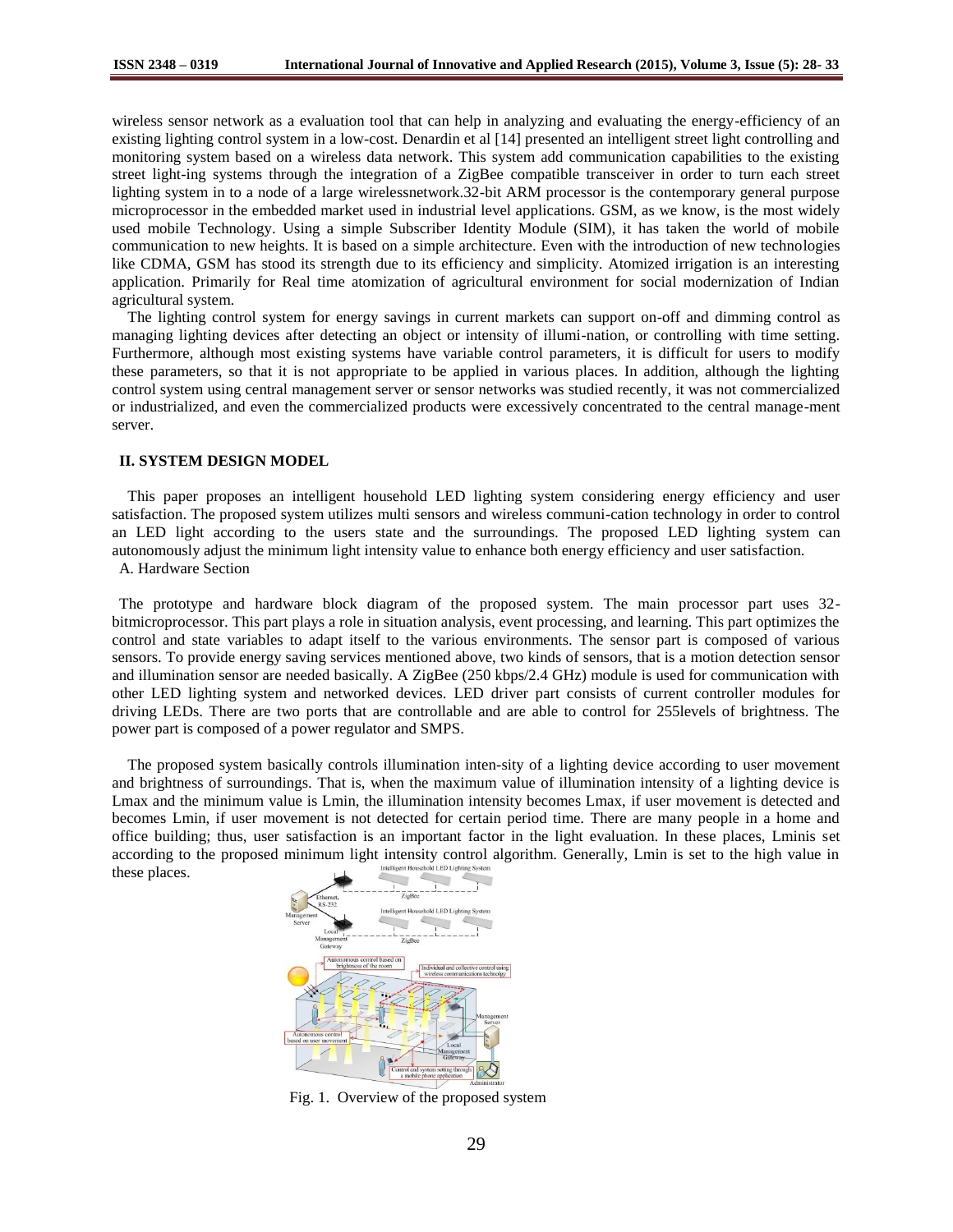# **III. SOFTWARE SECTION**

This is an Operating System (OS) on which all the software applications required for our design are going to be run. This OS is flexible to any user to operate and easy to understood. Accessing the soft wares and using them is very convenient to user. Or-CAD is a proprietary software tool suite used primarily for electronic design automation. The software is used mainly to create electronic prints for manufacturing of printed circuit boards, by electronic design engineers and elec-tronic technicians to manufacture electronic schematics. The Vision development platform is easy-to-use and it helps you quickly create embedded programs that work. The Vision IDE (Integrated Development Environment) from Keil combines design management, source code editing, program debugging, and complete simulation in one powerful environment. Code written in EMBEDDED C.

# **IV. MINIMUM LIGHT INTENSITY CONTROL ALGORITHM**

Fig. 3 illustrates a flowchart of a minimum light intensity control algorithm that requires a signal of inconvenience and a countdown timer. The signal of inconvenience is received from residents through a smart phone when they feel the brightness of the lighting with inconvenience. The countdown timer can interrupt the system after a given amount of time has expired. The proposed minimum light intensity control algorithm automatically adjusts Lmin based on the signal of inconvenience of users, which are inputted via smart phones. The value of illumination intensity of the lighting that has been felt with inconvenience at the latest is Lminincon, whereas the value of illumination intensity that has not been felt with inconvenience for a certain period of time, T at the latest is Lmincon. The initial Lmin0, and Lminincon is set to zero, and the initial Lmincon is set to Lmax. The procedures are composed of five steps.



Fig. 2. Overview of the proposed system

Step 1. First, check whether a signal of inconvenience has occurred. If a signal of inconvenience has occurred, then Lminn = (Lmincon+Lminn-1)/2, Lminincon = Lminn-1,  $n = n + 1$ , and timer = T. And then check again whether a signal of inconvenience has occurred.

Step 2. Check whether a signal of inconvenience has oc-curred. If a signal of inconvenience has occurred, then Lminn = (Lmincon+Lminn-1)/2, Lminincon = Lminn-1,  $n = n + 1$ , and timer = T as in Step 1. If a signal of inconvenience has not occurred, then check whether timer is equal to zero (i.e. the expiration of a given amount of time, T).

Step 3. Check whether timer is equal to zero, if timer is equal to zero, then Lminn = (Lminincon+Lminn-1)/2, Lmin $con = Lmin-1$ ,  $n = n + 1$ , and timer  $= T$ . And then, check whether Lmincon minus Lminincon is less than 5 or not. If timer is not equal to zero, check again whether a signal of inconvenience has occurred.

Step 4-1. After check whether Lmincon minus Lminincon is less than 5, if Lmincon minus Lminincon is less than 5, then terminate this flowchart. If Lmincon minus Lminincon is not less than 5, then perform the process of Step 4-2.

Step 4-2. Check whether a signal of inconvenience has occurred. If a signal of inconvenience has occurred, then Lminn = (Lmincon+Lminn-1)/2, Lminincon = Lminn-1,  $n = n + 1$ , and timer = T. If a signal of inconvenience has not occurred, then perform again from Step 3.

It is possible to derive the value of Lmin, which can save energy at the maximum without causing inconvenience for users through the proposed algorithm.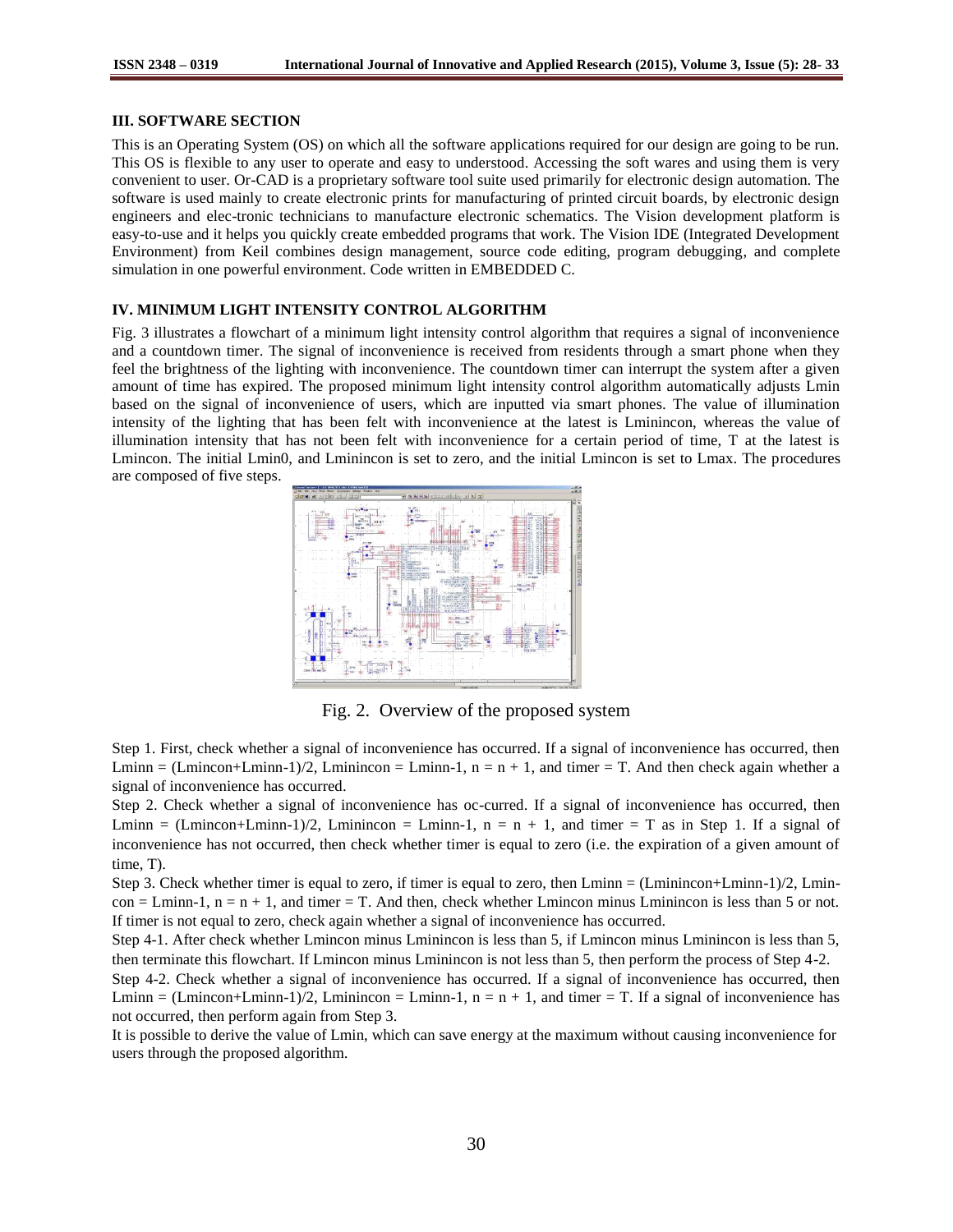# **V. IMPLEMENTATION AND TESTBED**

### A. Implementation

Fig. 4 shows the prototype and hardware block diagram of the proposed system. The main processor part uses 8 bit microprocessor. This part plays a role in situation analysis, event processing, and learning. This part optimizes the control and state variables to adapt itself to the various environments. The sensor part is composed of various sensors. To provide energy saving services mentioned above, two kinds of sensors, that is a motion detection sensor and illumination sensor are needed basically. A ZigBee (250 kbps/2.4 GHz) module is used for communication with other LED lighting system and networked devices. LED driver part consists of current controller modules for driving LEDs. There are two ports that are controllable and are able to control for 255 levels of brightness. The power part is composed of a power regulator and SMPS.



Fig. 3. flowchart of a minimum light intensity control algorithm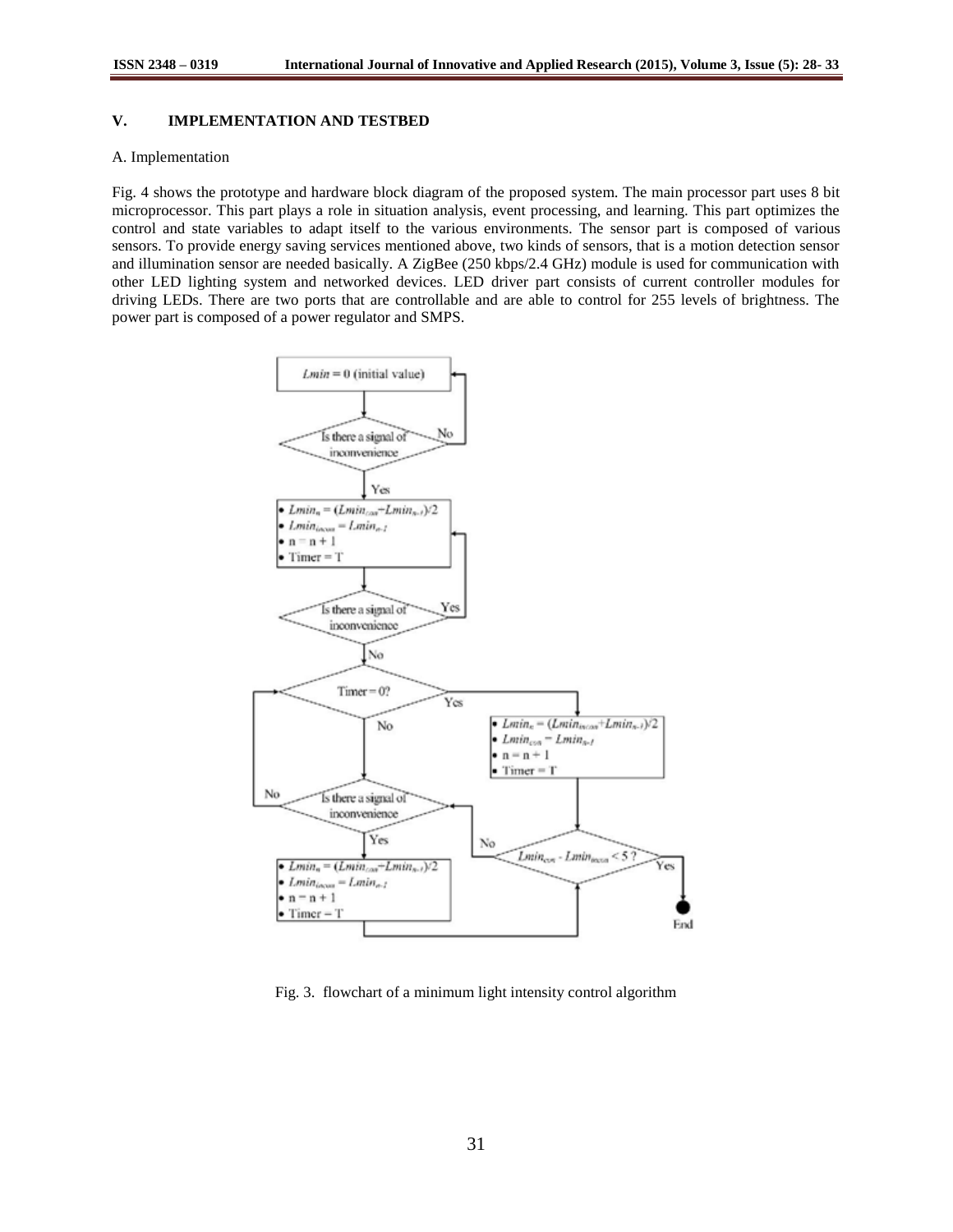

Fig. 4. Implementation of the proposed system; (a) prototype, (b) installation, (c) hardware block di

# B. Testbed

Fig. 5 shows a floor plan of a test bed with the illumination simulation result. There are 44 LED lights (42-watt light) with the proposed system.



Fig. 5. Floor plan of a test bed with the illumination simulation result

# **VI. CASE STUDY**

### A. Home and office building

There are many people in a home and office building; thus, user satisfaction is an important factor in the light evaluation In these places, Lmin is set according to the proposed minimum light intensity control algorithm. Generally, Lmin is set to the high value in these places.

# B. Warehouse

There are a few people in a warehouse; thus, user satisfac-tion is a less important factor than the case of a home or office building. Generally, in the warehouse, Lmin is set to the low value. In this case, a significant amount of energy consumption can be reduced.

### **VII. CONCLUSION**

Saving energy has become one of the most important issues these days. A light accounts for approximately 20